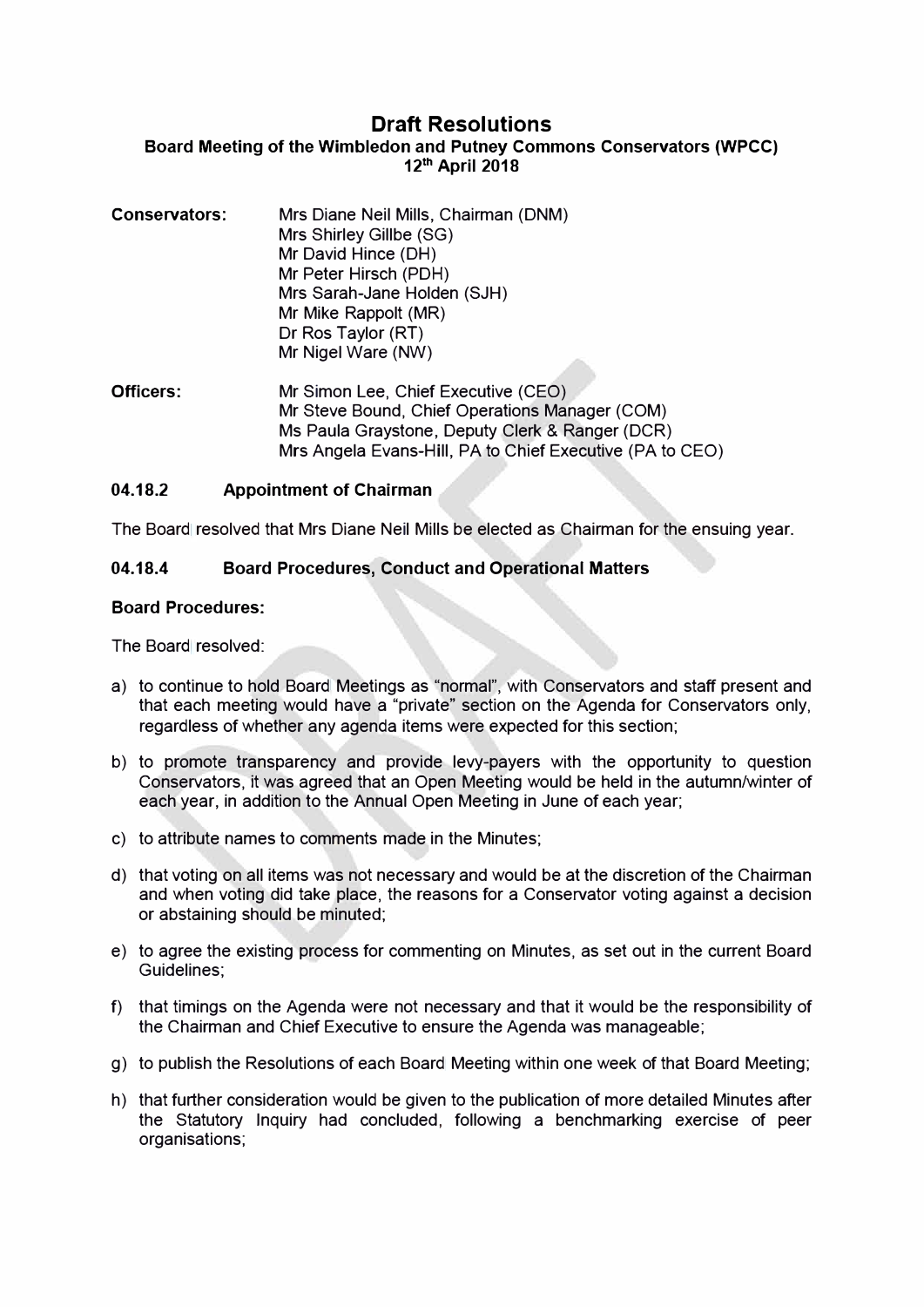- i) that Board papers should be issued on the Thursday prior to the Board Meeting at the latest and that officers should endeavour to produce papers earlier whenever possible and that in the case of papers being reissued, tracked changes would be shown;
- j ) that Board Meetings would be held during afternoons rather than evenings and that the PA to CEO would consult Conservators over a suitable start time for the 14<sup>th</sup> May 2018 Board Meeting;
- k) to retain the use of the title "Chairman" and that Conservators would be known as "Conservators of the Commons, Trustees of the Charity", acknowledging the two roles of Board Members.

#### **Board Behaviours**

The Board resolved:

- a) to adhere to the standards of behaviours and conduct expected of people in public life and the WPCC Code of Conduct and Principles & Standards;
- b) to agree to the obligation of the duty of confidentiality;
- c) that all Conservators would abide by a Board decision taken collectively.

#### **Operational Matters**

The Board resolved:

- a) to record the Board Meetings in order to assist the drafting of Minutes and clarification of any discrepancies and that recordings would be deleted once the Minutes were signed;
- b) that contact with the Conservators by the public should be made via the e-mail address of the Ranger's Office and that all such e-mails would be circulated as appropriate and that the OCR would ensure that personal e-mail addresses on the Charity Commission website would not be in the public domain;
- c) to develop a process to ensure that any business that needed to be undertaken between Board Meetings would enable all views and opinions to be taken into account;
- d) to agree the need for a Media Release to be issued following a Board Meeting in order to promote transparency in respect of decisions made at Board Meetings and to discuss at the 14<sup>th</sup> May 2018 Board Meeting what form such Media Releases would take.

#### **04.18.5 Minutes of the Board Meeting of 12th February 2018**

The Board resolved to approve the Minutes of the Board Meeting held on  $12<sup>th</sup>$  February 2018 subject to two changes. SG abstained as she had been out of the country and unable to review the draft Minutes of the previous Board Meeting.

#### **04.18.6 Matters Arising and Handover Issues from Previous Board**

#### **Spencer Benches**

The Board resolved to write to Wandsworth local planning authority supporting the planning application for the placement of benches on Putney Lower Common by The Spencer.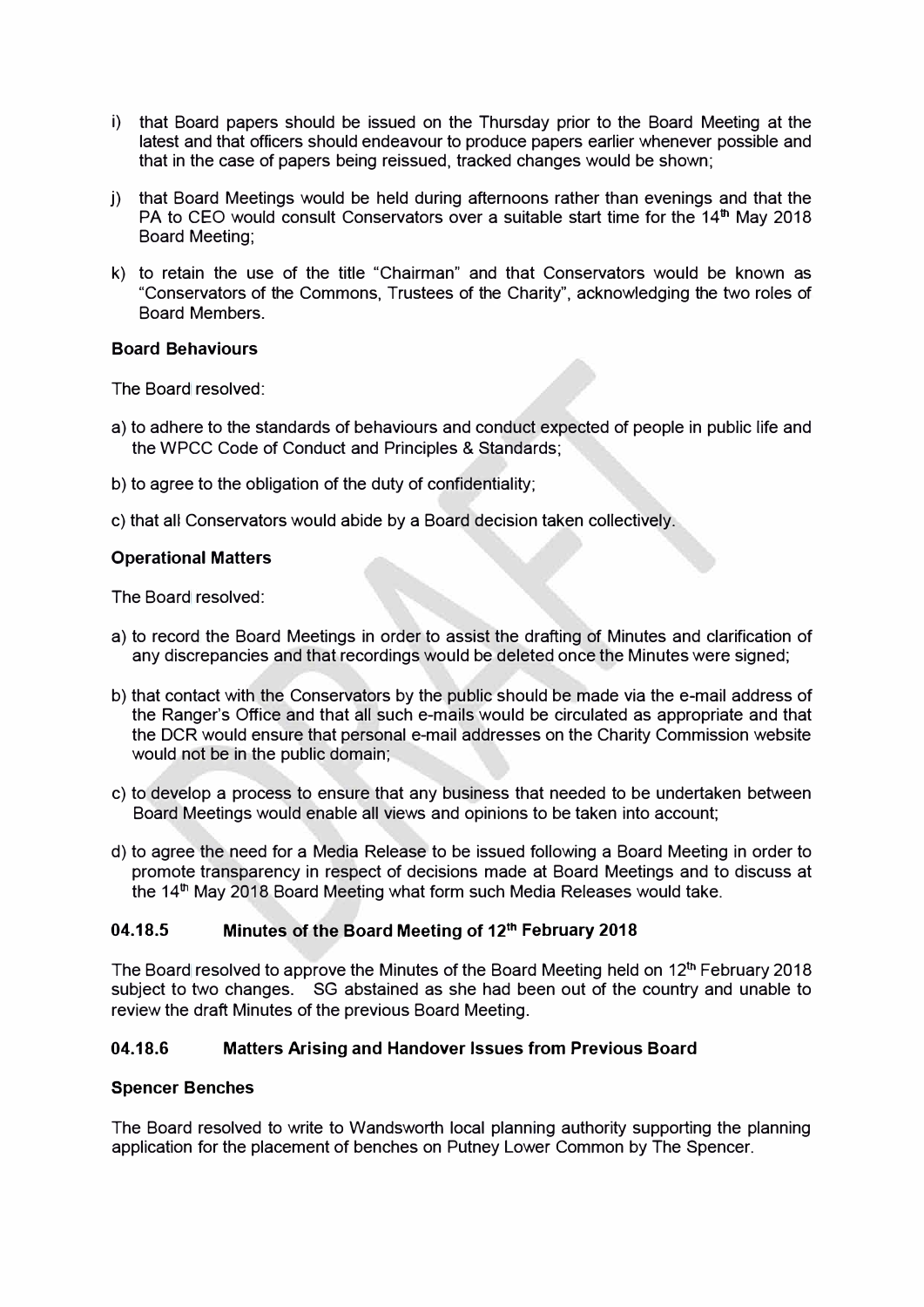## **Constitution Working Group**

The Board resolved:

- a) to proceed with the work of the Constitutional Working Group;
- b) that SG, OH, DNM, NW and MR would sit on the Working Group;
- c) to accept the offer of support from Mrs Francesca Quint, a specialist charity barrister, to assist the Working Group;
- d) to publish the membership of the Working Group but that the Terms of Reference would not be published until they had been considered further and approved by the Board.

#### **Friends of Wimbledon and Putney Commons**

The Board resolved to progress the establishment of the Friends of Wimbledon and Putney Commons Group. SJH undertook to represent the Conservators on the group and take the matter forward.

### **04.18.7 Audit and Risk and Finance and Investment Sub-Committees**

The Board resolved:

- a) to establish a new Audit and Risk Sub-Committee to supplement the existing Finance and Investment Sub-Committee;
- b) that membership of each Sub-Committee would be as follows:
	- Audit and Risk SG, PH, MR with the CEO and COM;
	- Finance and Investment: NW, OH DNM with CEO and OCR.
- c) to approve "in principle" the draft Terms of Reference for each Sub-Committee, subject to them being considered by each Sub-Committee at their inaugural meeting and then with or without amendment being finally approved by the Board at its next Board Meeting;
- d) that the Chairman of each Sub-Committee would be appointed at the first meeting of the Sub-Committee, subject to the final approval by the Board of Conservators at its next Board Meeting;
- e) that the date for the inaugural meeting of both Sub-Committees and particularly the Audit and Risk Sub-Committee should be as soon as possible and the PA to CEO would arrange a date and time by Doodle early the following week.

#### **04.18.8 Appointment** to **the Wildlife and Conservation Forum and Wimbledon Windmill Museum Trustees**

The Board resolved:

- a) to approve the continued appointment of RT as Chairman of the Wildlife and Conservation Forum;
- b) that SG and SJH would also sit on the Forum;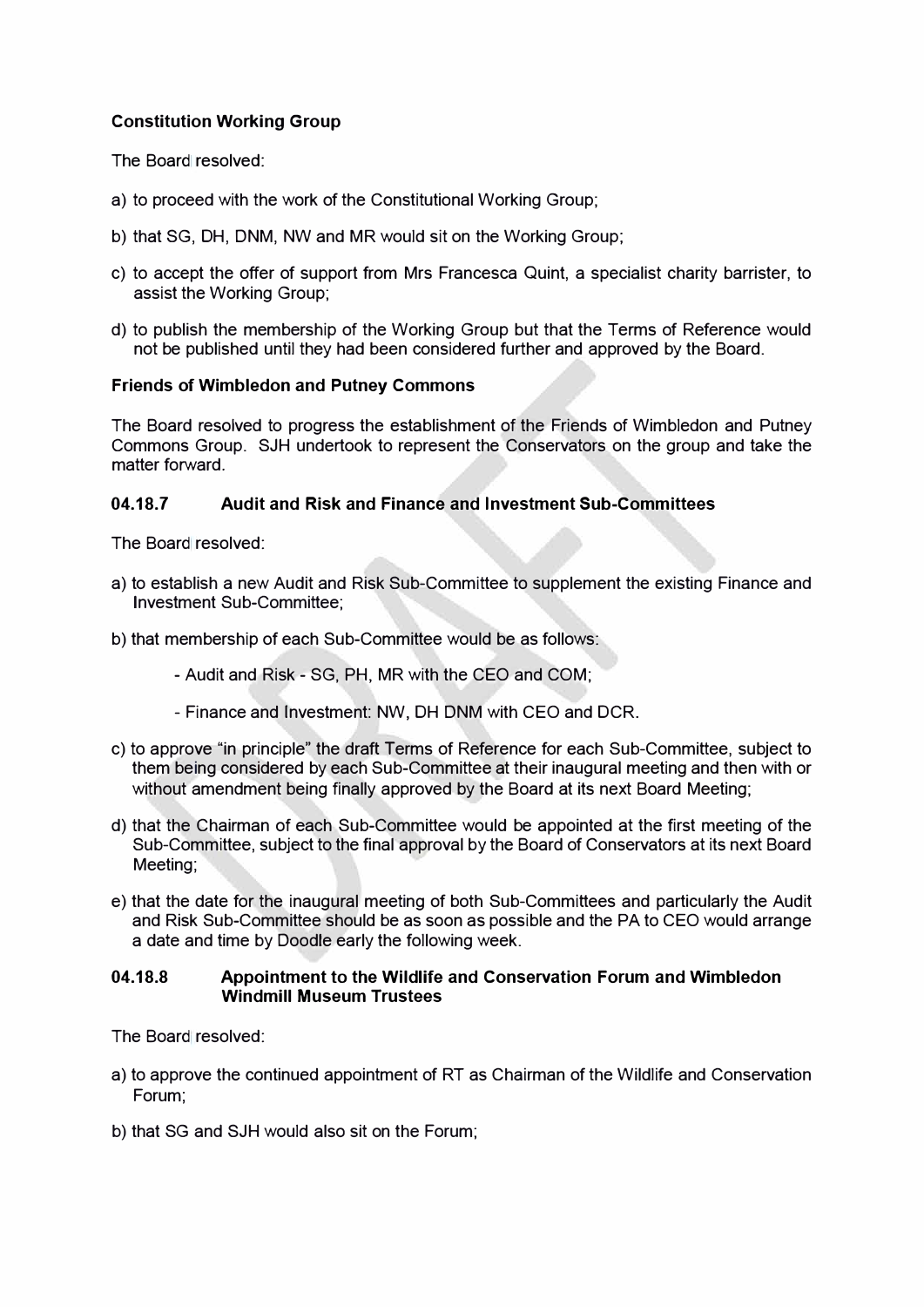- c) that it was inappropriate that a Conservator or Officer of WPCC act as a Trustee for the Windmill Museum Trust as there were direct conflicts of interest and instructed the CEO to advise the Chairman of the Wimbledon Windmill Museum Trust accordingly;
- d) that future liaison between the Wimbledon Windmill Museum Trust and WPCC would be by means of regular meetings between the executive and with their Chairman.

#### **04.18.9 Update on Charity Commission Statutory Inquiry and Interim Manager**

The Board resolved:

- a) to receive the e-mail from the Interim Manager dated 21<sup>st</sup> March 2018 regarding (a) the Charity Commission's decision for him to ask **of Montagu Evans to review** his original report in the light of information which had not been made available to him when Charity Co<br>his original<br>he comple<br>: he completed his first report, and (b) the subsequent statement received by WPCC for
- b) to receive the response to the Charity Commission dated the  $27<sup>th</sup>$  March 2018 by the immediate past Chairman on behalf of the Board;
- c) to receive the Charity Commission's response to Trustees of the  $10<sup>th</sup>$  April 2018;
- d) that prior to paying the Montagu Evans statement:
	- i. the Chairman would write to Montagu Evans requesting that they provide the Board with a copy of the initial instructions provided to them by then Conservator,
	- ii. the Chairman would write to the Interim Manager asking for a copy of the instructions provided to Montagu Evans together with a copy of the new report;
- e) that the Board review the responses to these two letters before determining how to proceed with payment of the Montagu Evans statement;
- f) that for general communications, the Charity Commission should write to Conservators through the Chairman and instructed the CEO to write to the Charity Commission to confirm this arrangement.

#### **04.18.10 Annual Review of Strategic Risk Register and Top X**

The Board resolved to review this item at the 14<sup>th</sup> May 2018 Board Meeting.

#### **04.18.11 Review of Finances 2017/18 and Audit Timetable**

The Board resolved:

a) to approve the March 2018 financial management reports as the current end of year position for 2017/18 finances, subject to the independent audit;

- b) to note the 2018/19 approved budget and cash flow;
- c) to note the audit timetable;
- d) that the CEO should investigate whether signed accounts should be presented at the Annual Open Meeting or whether the Wimbledon and Putney Commons Act 1871 or Commissioners Clauses Act 1847 required the presentation of a set of draft accounts.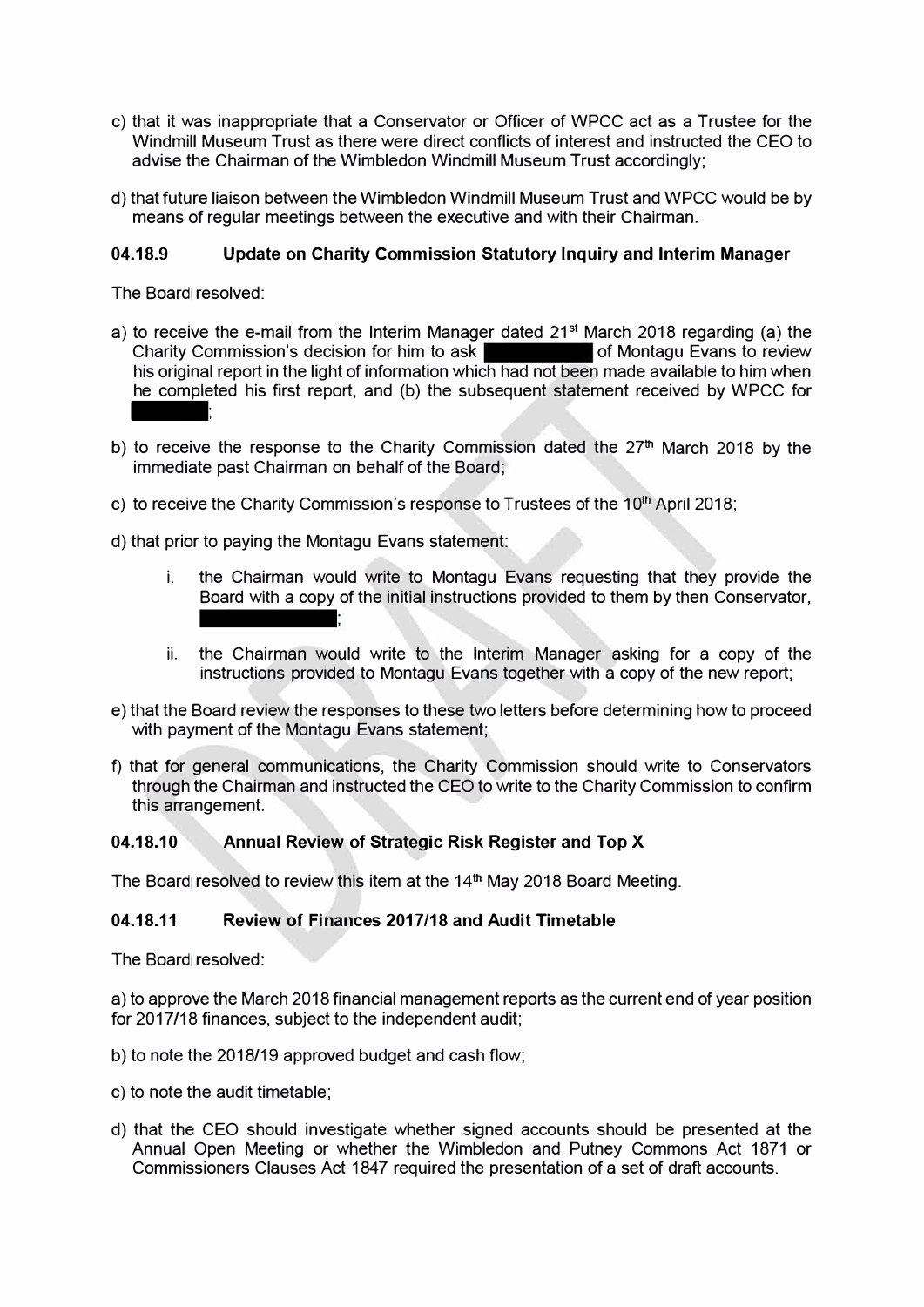## **04.18.12 Ecological and Environmental Monitoring Report 2017**

The Board resolved to review this item at the 14<sup>th</sup> May 2018 Board Meeting.

### **04.18.13 WPCC Insurance 2018/19**

The Board resolved:

- a) to note the position regarding the renewal of insurance policies at a total cost of
- b) to instruct the Chairman on behalf of the Board to write to the Charity Commission, setting out the revised basis of the Trustee Indemnity insurance and the implications for trustees;
- c) to consider, in future years, the "borrowing" of funds from the investment portfolio to pay for the insurance premium instead of incurring financial charges for paying by monthly instalments;
- d) that all documents relating to the Trustee Indemnity insurance from Jelf would be placed on the Conservators' Portal.

### **04.18.14 Protecting the Charity's Reputation**

The Board resolved to review this item at the  $14<sup>th</sup>$  May 2018 Board Meeting.

### **04.18.15 Triennial Election - Lessons to be Learnt**

The Board resolved to review this item at the 14<sup>th</sup> May 2018 Board Meeting.

### **04.18.16 Little Forest Folk**

The Board resolved to review this item at the  $14<sup>th</sup>$  May 2018 Board Meeting.

## **04.18.17 Forums and Annual Open Meeting**

The Board resolved:

- a) to receive the notes of the Wildlife Forum and Conservation Meeting held on  $13<sup>th</sup>$  March 2018;
- b) to receive the notes of the Stakeholder Forum held on 21<sup>st</sup> March 2018; The Board noted the request to consider assisting a community scheme being set up to manage the Roehampton Playing Fields. The CEO was asked to prepare a paper for a future meeting to enable the Board to fully consider the request.
- c) to approve the Minutes of the Annual Open Meeting held on 21<sup>st</sup> June 2017 subject to a minor correction and to post the Minutes on the WPCC website;
- d) to approve the Agenda for the Annual Open Meeting  $27<sup>th</sup>$  June 2018, subject to the removal of the item on the Approval of the Minutes unless the Wimbledon and Putney Commons Act 1871 or Commissioners Clauses Act 1847 specified otherwise.

#### **04.18.18 Dates of Future Board Meetings 2018/19**

The Board resolved to note the dates of future meetings and agreed to cancel the meeting arranged for July and hold a further meeting in September.